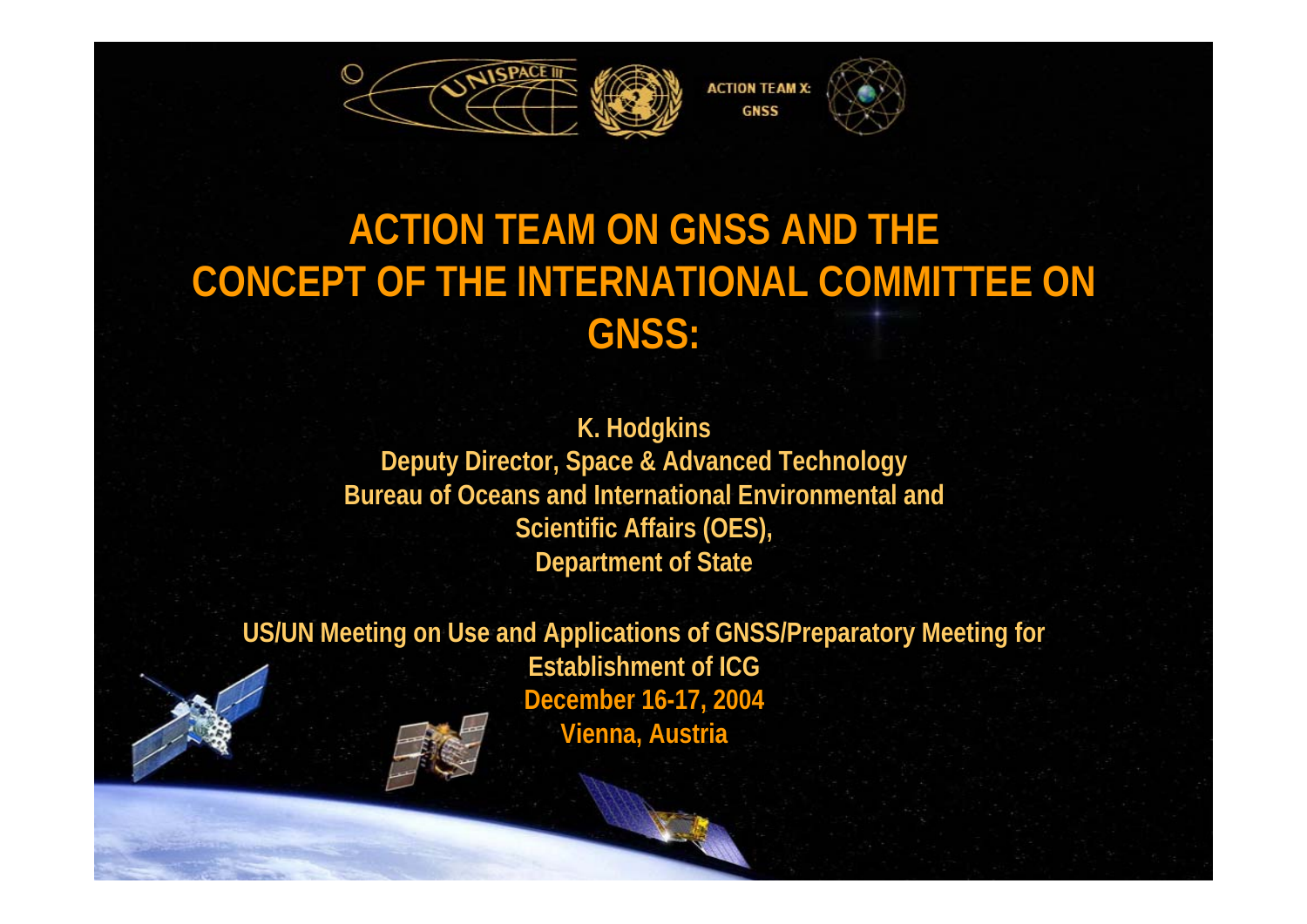





- • Third United Nations Conference on the Exploration and Peaceful Uses of Outer Space (UNISPACE III): July 1999, Vienna, Austria
- • "The Space Millennium: Vienna Declaration on Space and Human Development" (Vienna Declaration)
	- GNSS related recommendation: "*To improve the efficiency and security of transport, search and rescue, geodesy and other activities by promoting the enhancement of, universal access to and compatibility of spacebased navigation and positioning systems*"

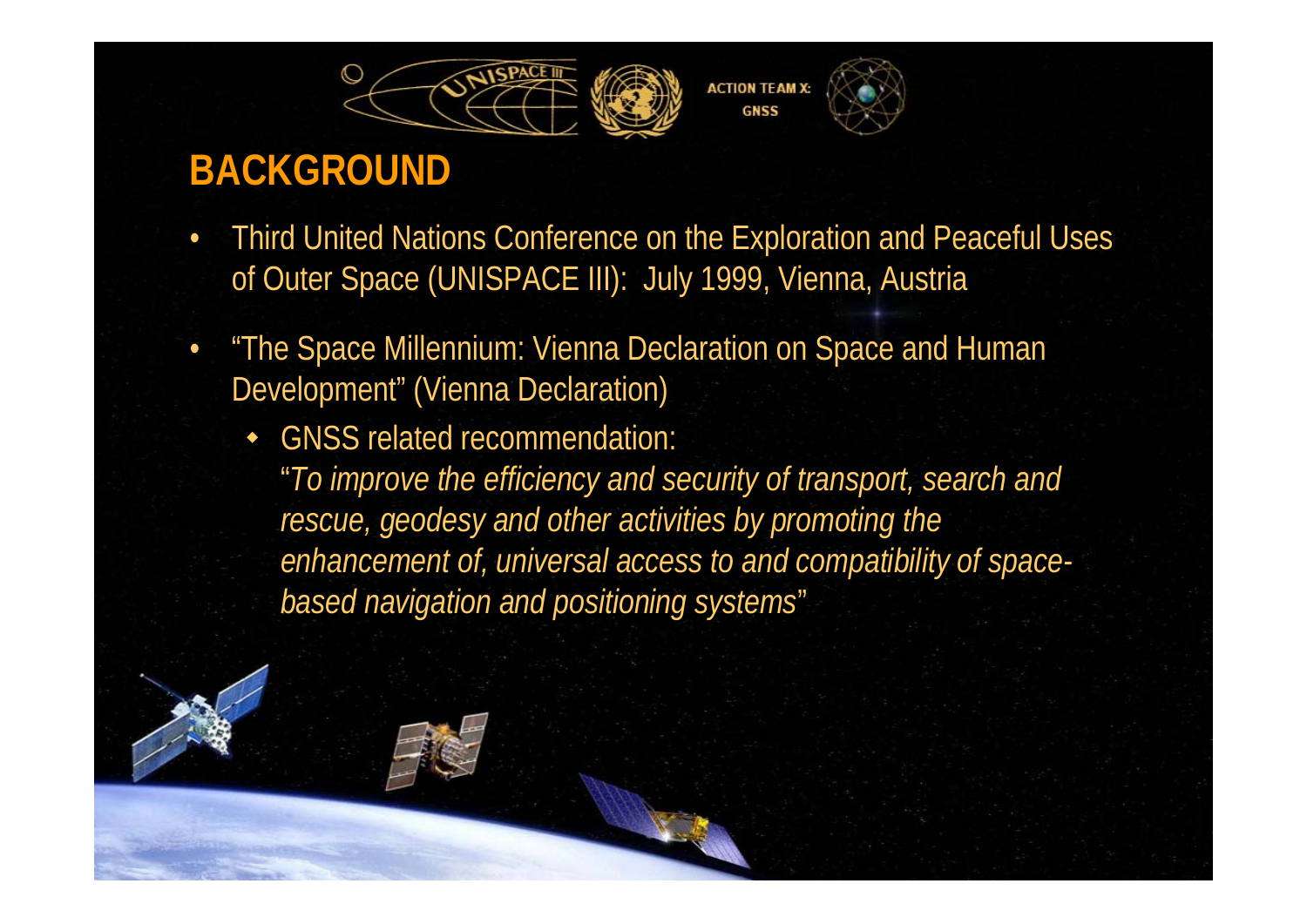

### **ESTABLISHMENT OF GNSS ACTION TEAM**

• 12 Action Teams in total have been established by UN Committee on the Peaceful Uses of Outer Space (COPUOS)

**Action Team Nr. 1 (Environmental Monitoring Strategy); Action Team Nr. 9 (Knowledge-sharing) Action Team Nr. 2 (Management of Natural Resources) Action Team Nr. 10 (GNSS) Action Team Nr. 4 (Weather and climate monitoring) Action Team Nr. 6 (Public health) Action Team Nr. 7 (Disaster management) Action Team Nr. 11 (Sustainable Development) Action Team Nr. 14 (Near-Earth objects) Action Team Nr. 17 (Capacity building)**

**Action Team Nr. 18 (Awareness increase) Action Team Nr. 32 (Innovative funding sources)**

• Recommendation on GNSS: one of the UNISPACE III recommendations that have been assigned highest priority by Member States of the United Nations

GNSS Action Team chaired by the United States and Italy

•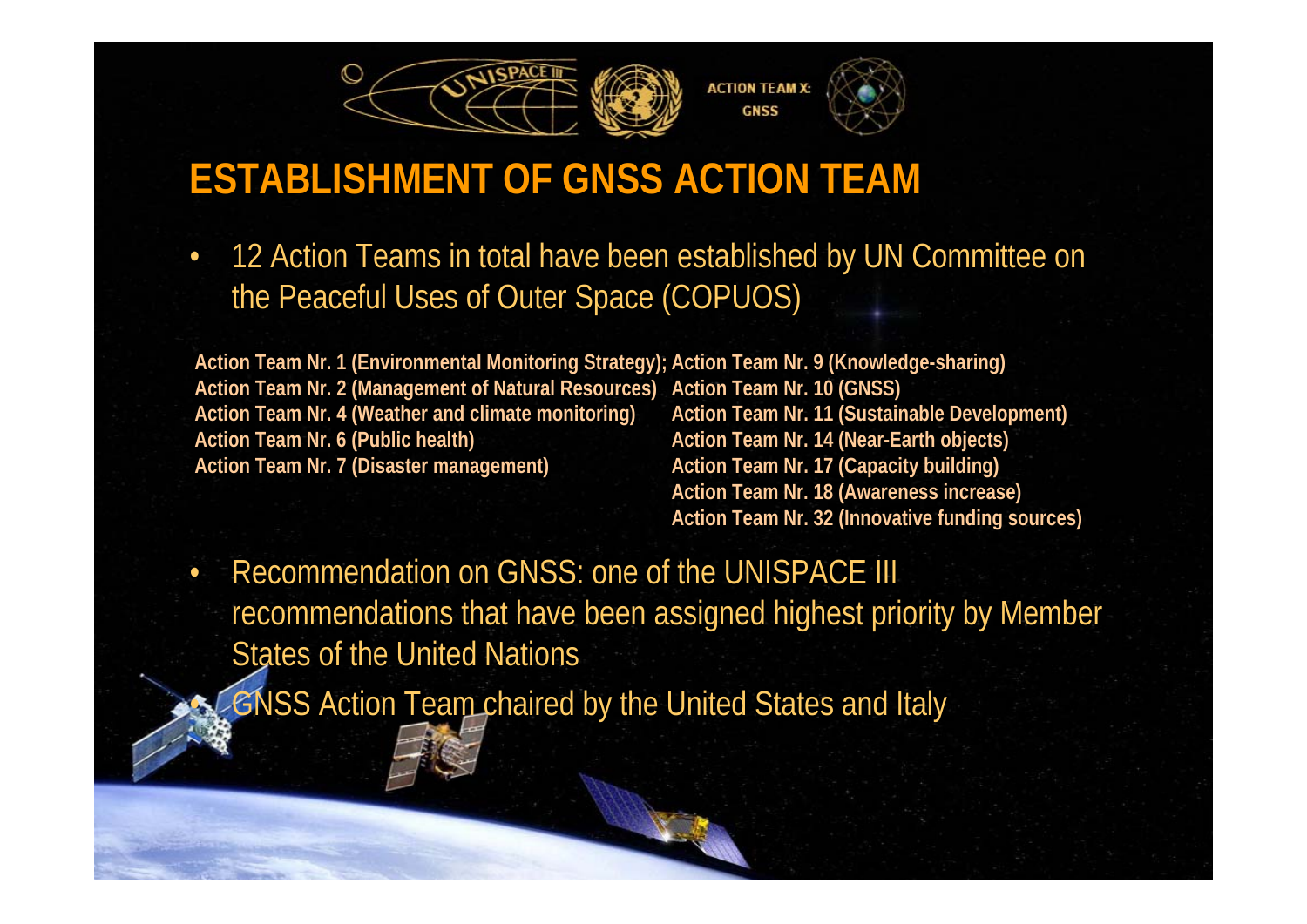

#### **PARTICIPATING COUNTRIES & ORGANIZATIONS**

- •38 countries (membership open to Member States of the UN)
- **AustraliaAustriaBelarusBrazilBulgaria CanadaChileChina**

**ColombiaCzech Rep. Egypt FranceGermany Hungary IndiaIran**

**Iraq Italy Japan LebanonMalaysia MexicoMongolia Morocco**

**Nigeria PakistanPhilippines PolandPortugal Republic of KoreaRomania**

**Russian FederationSaudi ArabiaSyria Turkey UkraineUnited States of AmericaZambia**

#### $\bullet$ 15 organizations

- **3 UN entities:** ESCAP, ICAO, ITU
- $\blacklozenge$ **4 IGOs:** ESA, European Commission, Eurocontrol, BIPM
- $\blacklozenge$  **8 Non-governmental organizations:** CGSIC, EURISY, AIAA, IAG, IAIN, ICA, FIG, IGS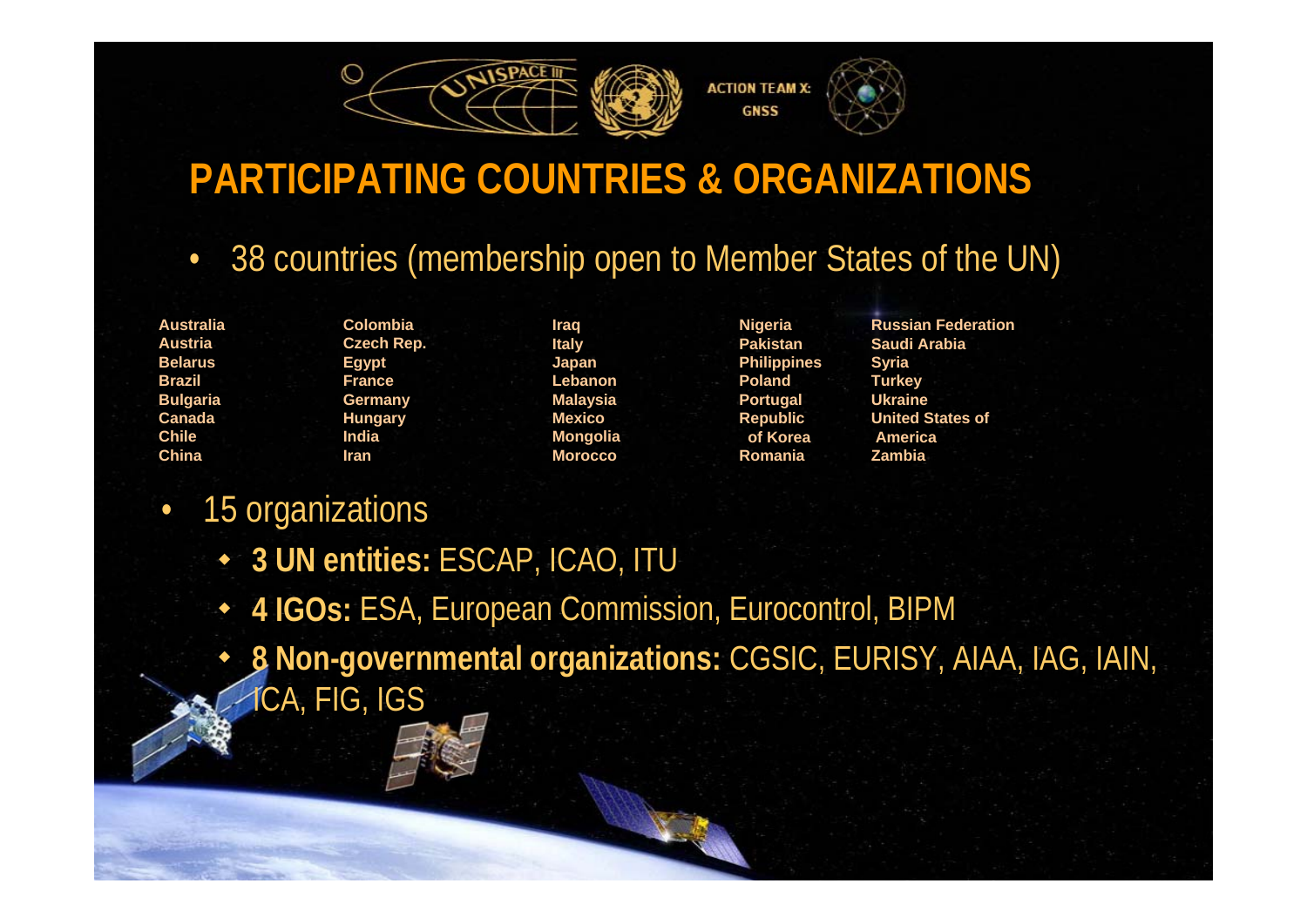



### **OBJECTIVES OF THE ACTION TEAM**

- 1. Survey current international and regional efforts to achieve a seamless multimodal satellite based radio navigation and positioning system throughout the world
- 2. Assess current institutional models of international cooperation and coordination and identify those with potential applicability to evolving GNSS systems and services and GNSS users' interests
- 3. Propose specific recommendations for the UN, Member States and other international organizations on actions that should be taken to promote GNSS user interests, increase the level of awareness, improve the quality and to facilitate utilization of GNSS services, particularly in developing countries 4. Propose specific recommendations on global coordination and cooperation

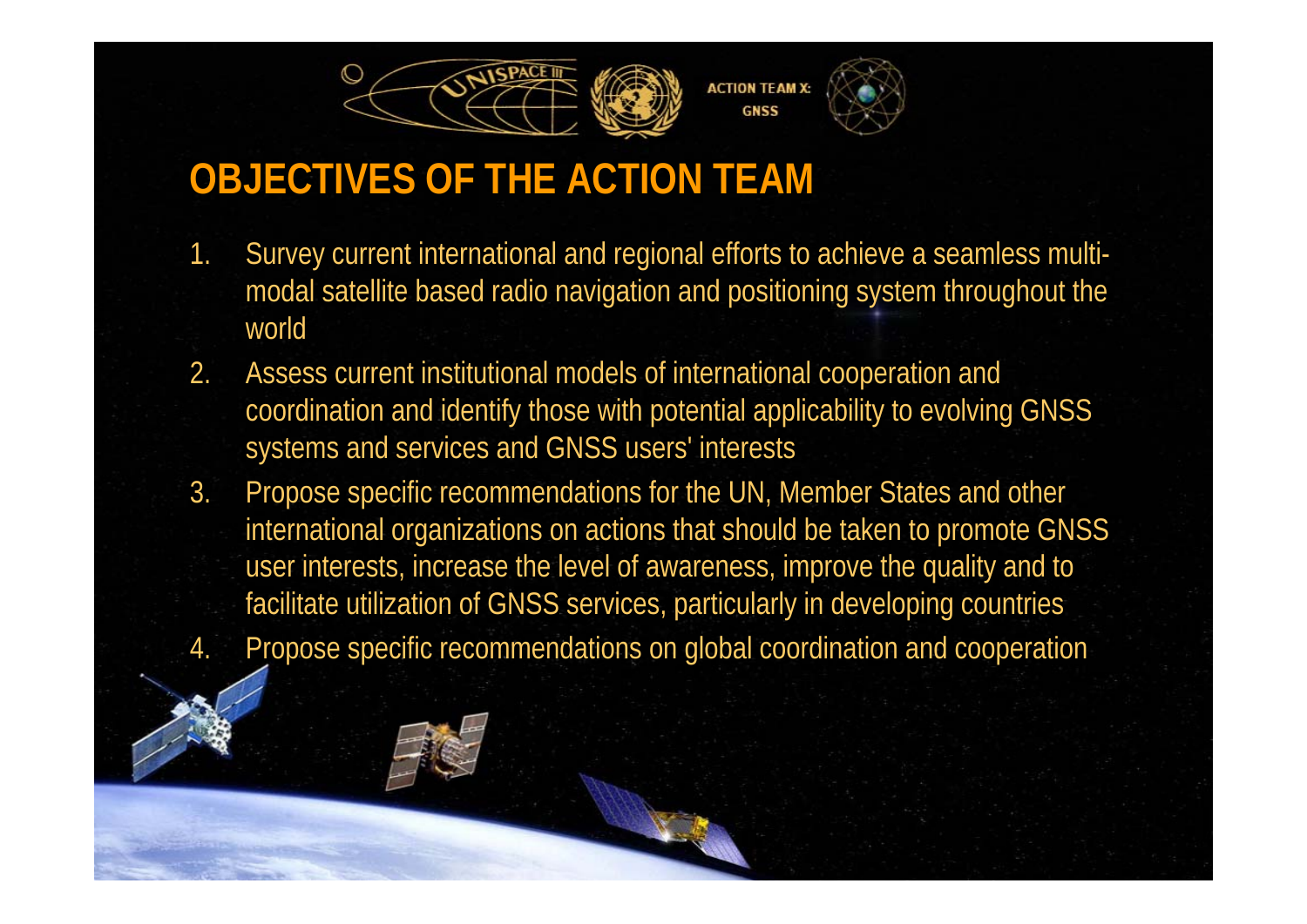





## **CONDUCT OF WORK**

**Meetings:**

٠

•

•

1st meeting\*: 30 November 2001, Vienna, Austria 2nd meeting: 25 January 2002, Rome, Italy 3rd meeting: 27 February 2002, Vienna, Austria 4th meeting: 4 June 2002, Vienna, Austria 5th meeting\*: 15 November 2002, Vienna, Austria 6th meeting: 18 February 2003, Vienna, Austria 7th meeting: 10 June 2003, Vienna, Austria 8th meeting\*: 11 December 2003, Vienna, Austria 9<sup>th</sup> Meeting 18 February 2004, Vienna, Austria 10<sup>th</sup> Meeting 1 June 2004, Vienna, Austria

 Held in conjunction with the UN/USA Regional Workshops on GNSS for Eastern Europe (26-30 November 2001), UN/USA International Expert Meeting on GNSS (11-15 November 2002) and UN/USA International Workshop on GNSS (8-12 December 2003)

**E-mails and web board (http://forum.itu.int/~gnss)**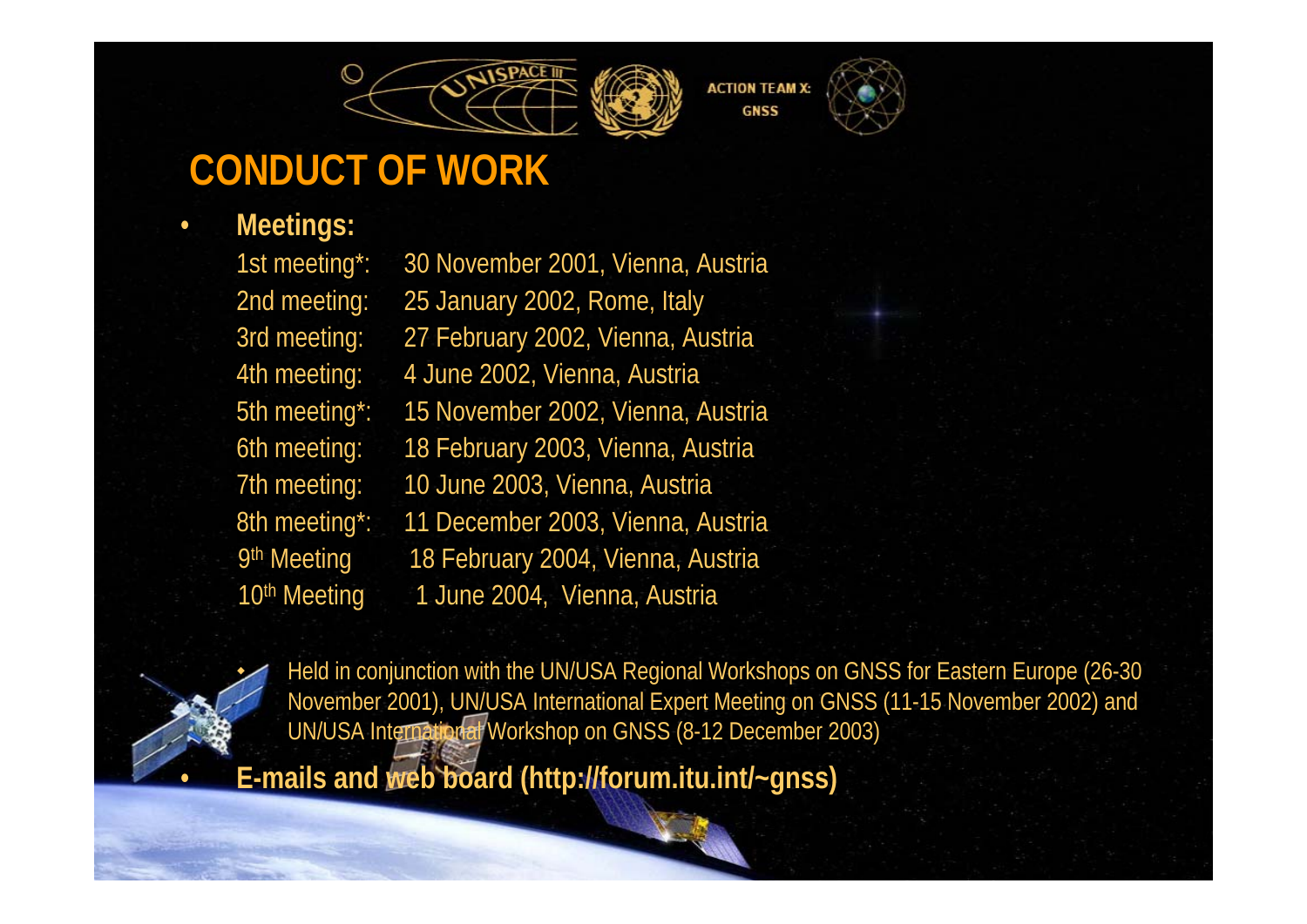



## **CONTRIBUTIONS OF THE UN/USA WORKSHOPS AND INTERNATIONAL MEETINGS 2001-2003**

- • Participation of experts from developing countries:
	- $\blacklozenge$  **Cumulative total number of participants = 760** (from both developed and developing countries)
		- • UN meetings held in 2001-2003 with sponsorship of the State Department:
			- 1. Regional Workshop for the benefit of countries in Asia and the Pacific (Kuala Lumpur, Malaysia, 20-24 August 2001);
			- 2. Regional Workshop for the benefit of countries in Eastern Europe (Vienna, Austria, 26-30 November 2001);
			- 3. Regional Workshop for the benefit of countries in Latin America and the Caribbean (Santiago, Chile, 1-5 April 2002);
			- 4. Regional Workshop for the benefit of countries in Africa (Lusaka, Zambia, 15-19 July 2002);
			- 5. International Expert Meeting (Vienna, Austria, 11-15 November 2002);
			- 6. International Workshop (Vienna, Austria, 8-12 December 2003).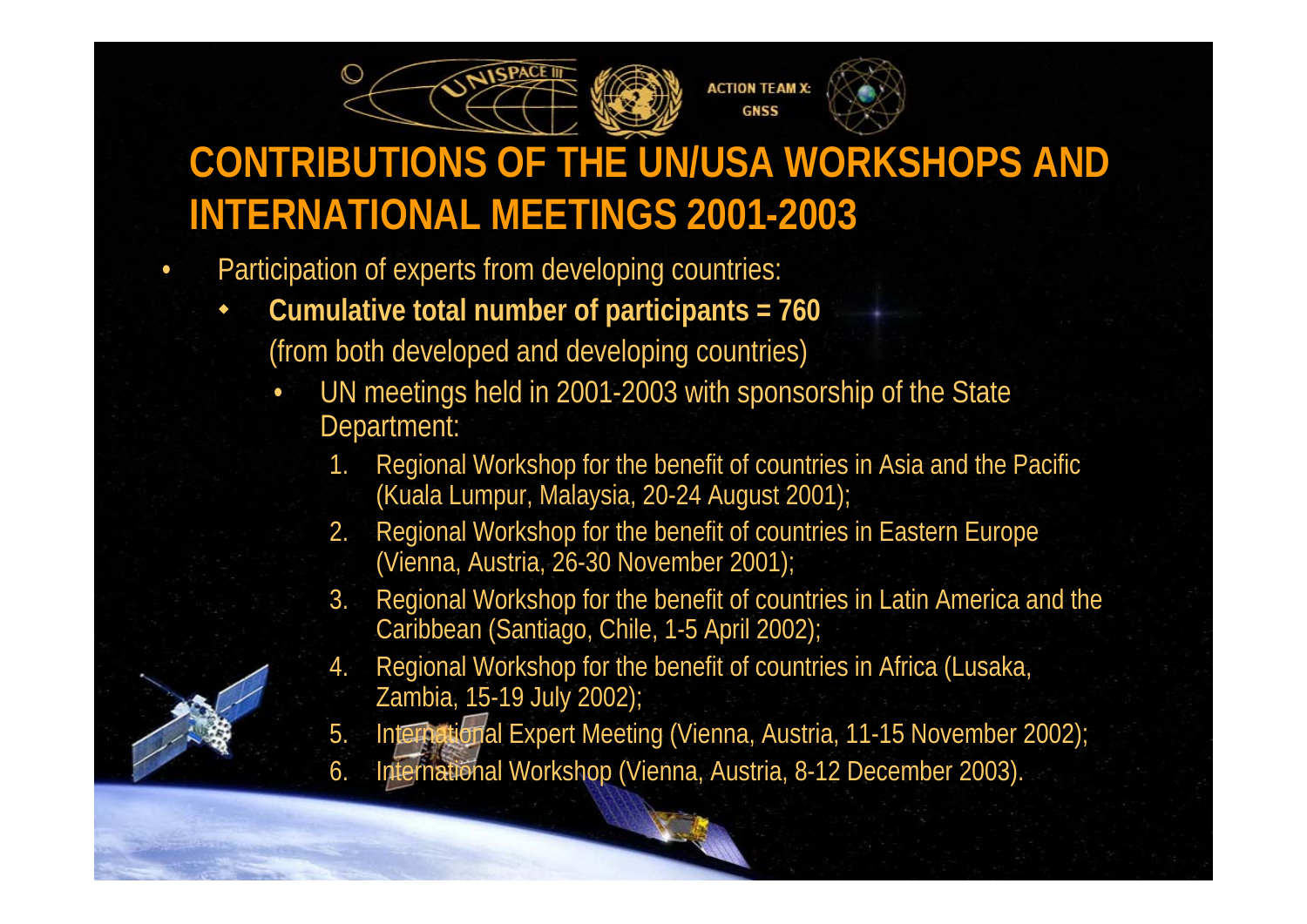

#### **PRODUCT: Report to COPUOS**

- • Information on relevant national and international activities on promoting use, access to and quality of GNSS services
- • Proposals for specific recommendations for COPUOS and other relevant UN entities, non-governmental entities as well as UN Member States and international organizations concerning development, coordination and increased use of GNSS, particularly for the benefit of developing countries
	- ٠ Summary version of the report has been submitted to the Scientific and Technical Subcommittee of COPUOS
	- ٠ Full report finalized February 2004
	- ٠ Summary report presented to UNGA October 2004
		- Full report available on CD-ROM December 2004



٠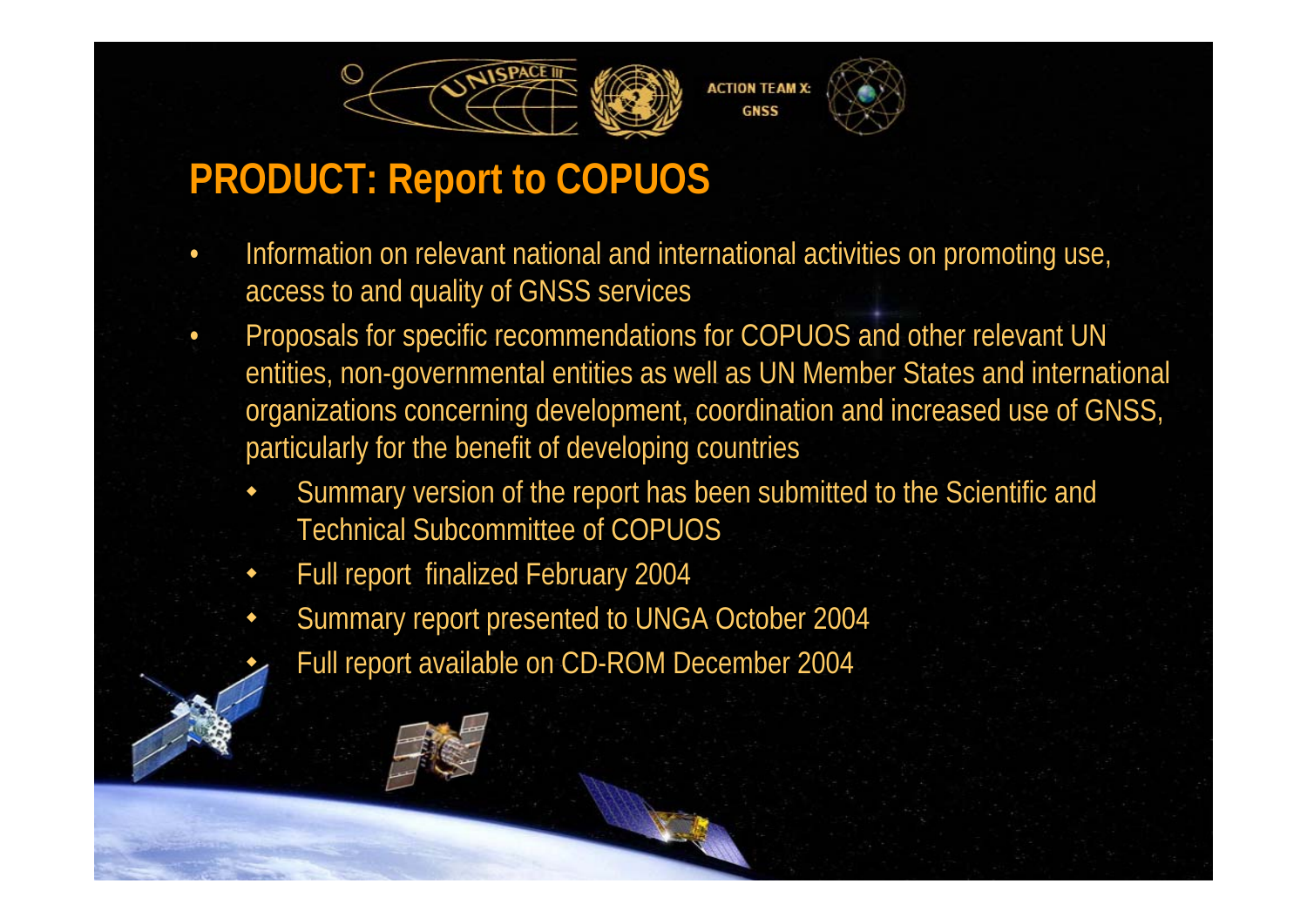



#### **MAIN FINDINGS**

- $\bullet$  "GNSS and their augmentations are generally recognized as being useful for a wide range of societal, civil and commercial applications. System providers are working to increase awareness among policy makers of the benefits of this technology, but the task is beyond the resources of any individual operator. A coordination mechanism involving operators of GNSS and their augmentations, as well as appropriate international organizations, could easily be established for this purpose."
- • "While current and future GNSS operators are in a competitive mode, it is fully expected that collaboration will increase in order to serve the user community better. Outreach efforts must move beyond simple awareness among the general public and experts to provide assistance in the integration of GNSS into the basic infrastructure (government, commercial and scientific) of eountries, particularly in the developing world."

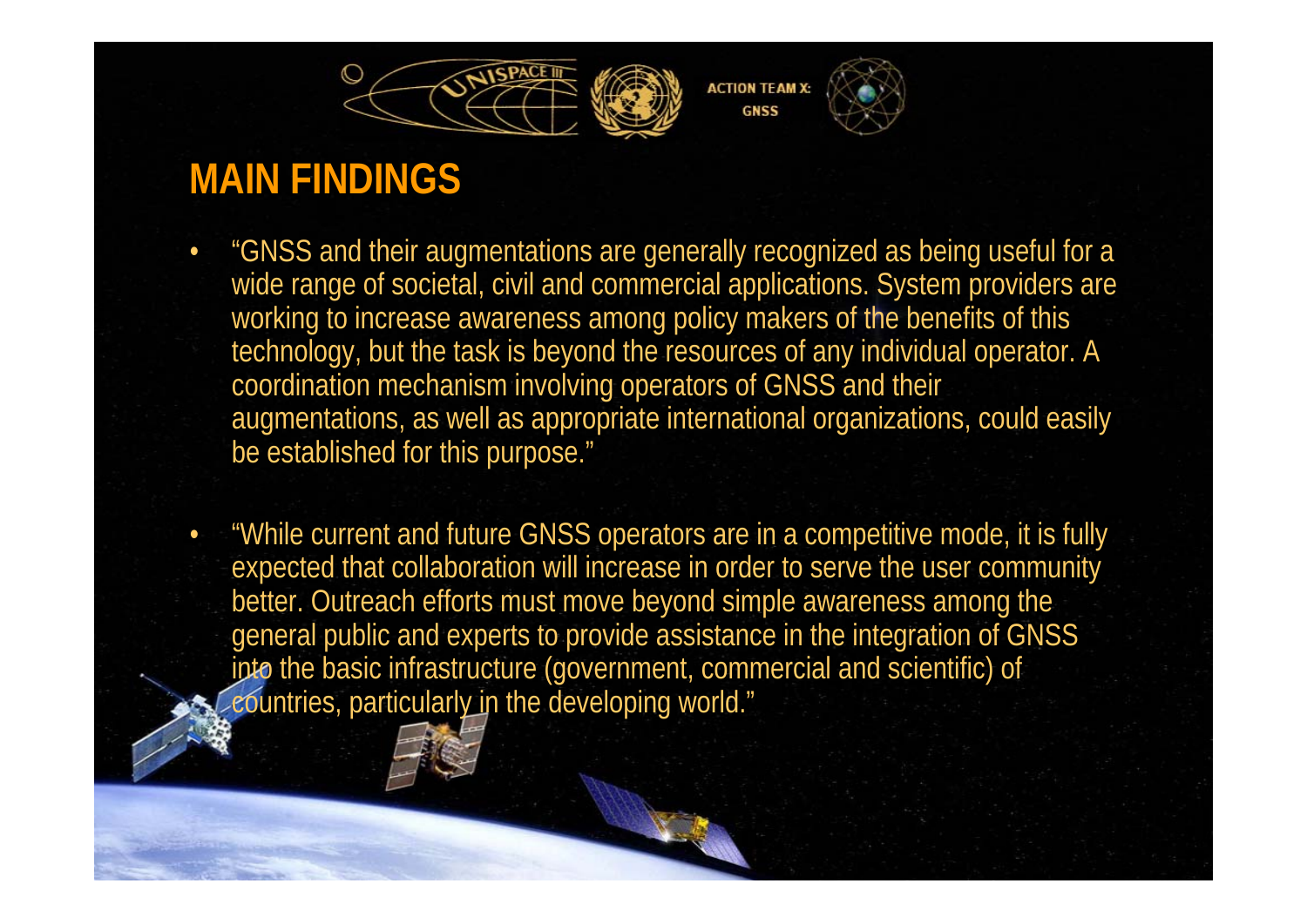



#### **MAIN FINDINGS (Continued)**

• "GNSS signal security and integrity are one of the top priorities for the global user community, regardless of application. There is an urgent need for assistance to national and regional authorities, in particular in developing countries, to establish mechanisms for identifying and eliminating sources of interference that could degrade signals from GNSS and their augmentations."

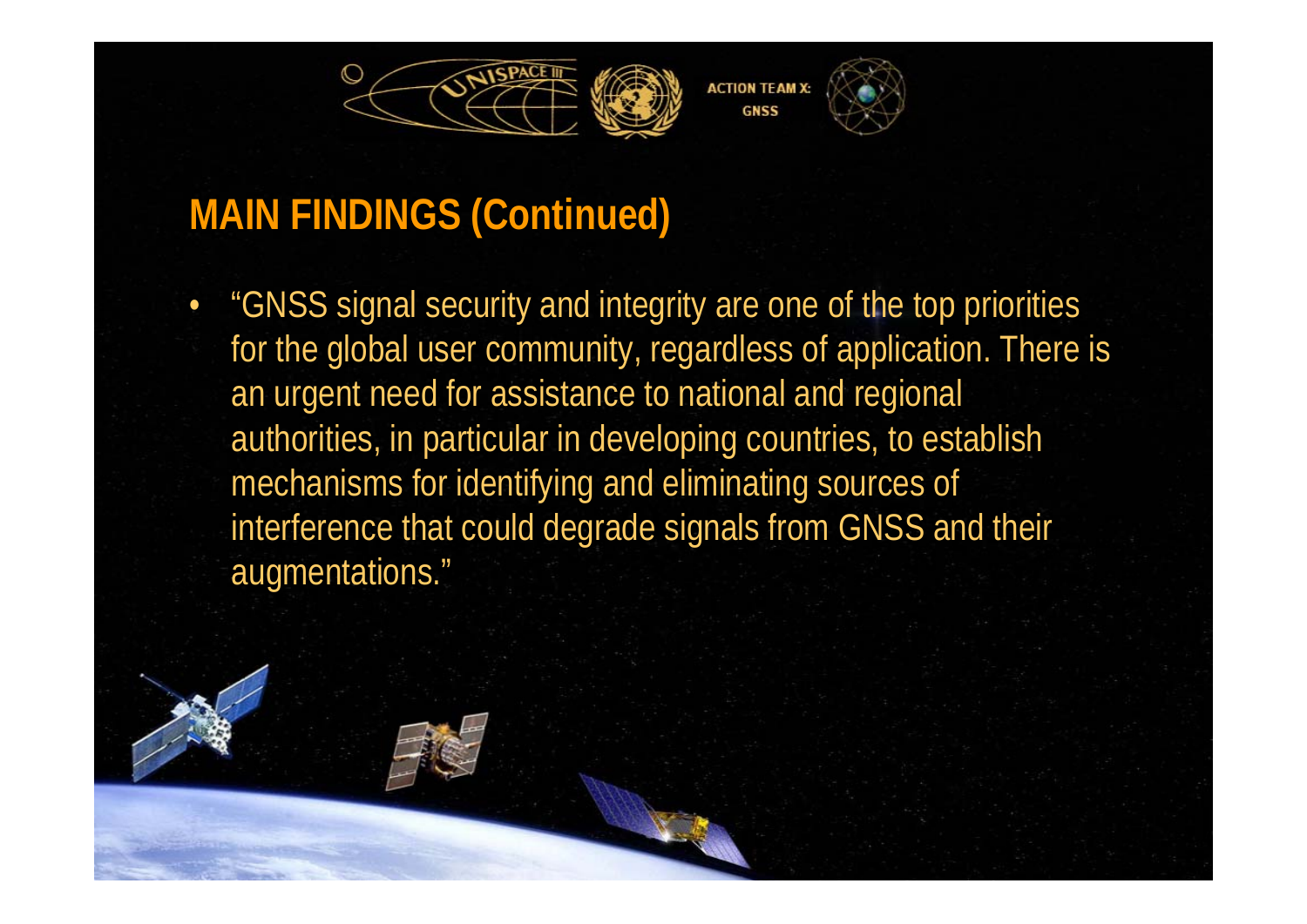



#### **MAIN RECOMMENDATIONS**

**1. Establishment of an International Committee on GNSS (ICG) Objectives:**

(a) To benefit users of navigation services through consultations among members of the Committee;

(b) To encourage coordination among providers of GNSS core systems and augmentations in order to ensure greater compatibility and interoperability;

(c) To encourage and promote the introduction and utilization of satellite navigation services, in particular in developing countries, through assistance with the integration of GNSS services into their infrastructure;

(d) To assist both the members of the Committee and the international user community by, *inter alia*, serving as the focal point for the international exchange of information related to GNSS activities;

(e) To better address future user needs in the GNSS development plans and **applications**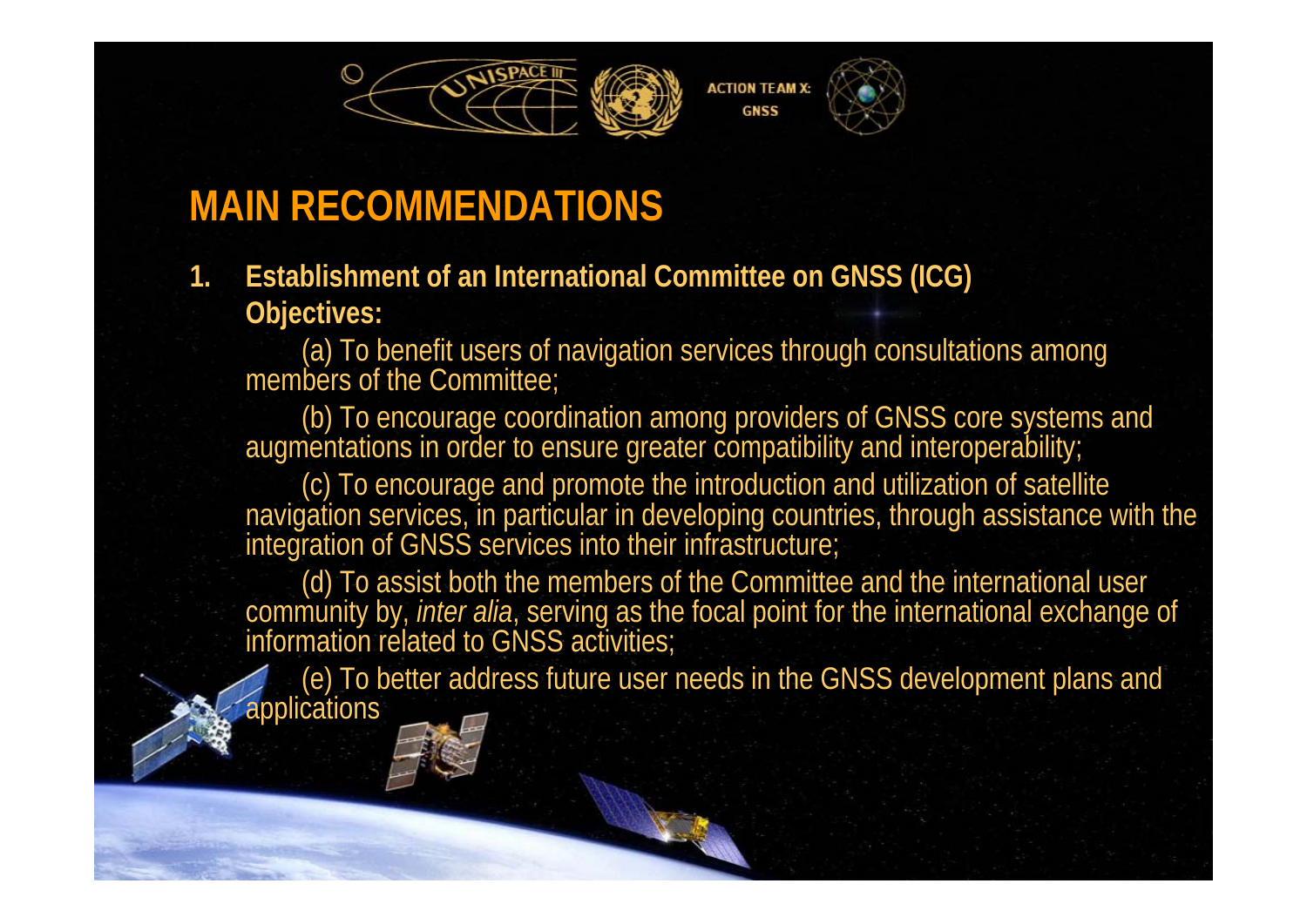



#### **MAIN RECOMMENDATIONS International Committee on GNSS (ICG) (continued)**

•**Members and observers:**

> (a) GNSS system providers: GPS (United States), GLONASS (Russian Federation), GALILEO (European Union)

(b) GNSS augmentation system providers: GAGAN (India), EGNOS (European Union), WAAS (United States), MSAS (Japan) and other compatible systems

(c) International organizations and associations dealing with global GNSS service and applications (e.g. UN/OOSA, ICAO, IMO, ITU, CGSIC, IAG, IAIN, ICA, IGS, ISPRS, FIG) may participate as members or observers

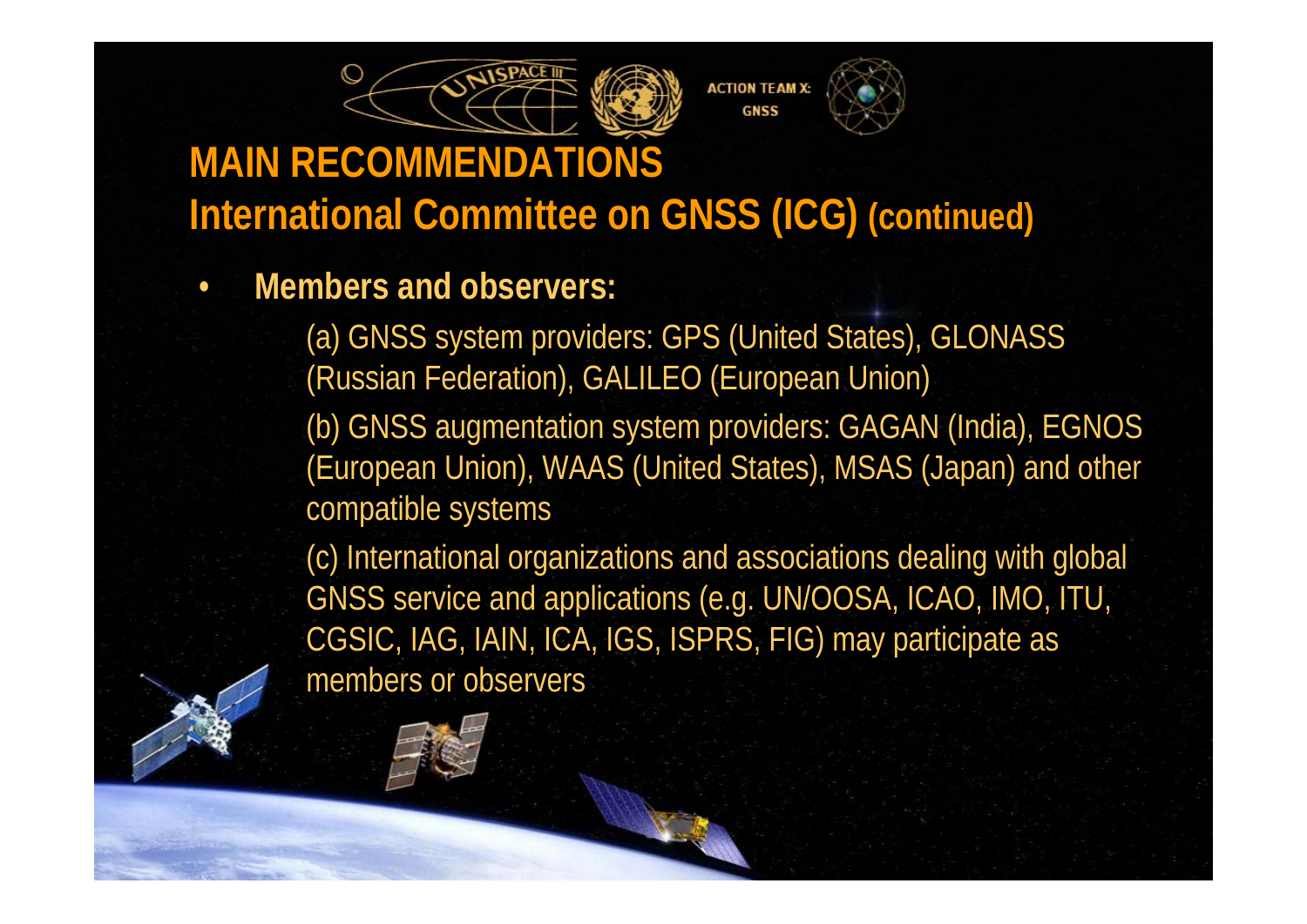

# **MAIN RECOMMENDATIONS**

 $\bullet$ 

٠

•

## **International Committee on GNSS (ICG) (continued)**

- **Activities that could be undertaken by ICG:**
	- ٠ Address the issues relating to the adoption of and adherence to common standards
		- • (ICG itself would not set standards and should instead identify applications where no standards currently exist)
	- ٠ Consider the establishment of user information centres by GNSS providers
		- • (UN/OOSA could combine all the web sites into a single site to act as a portal for any user of any GNSS service)
	- ٠ Organize and sponsor regional workshops and other activities to achieve the objectives of ICG
		- Establish links with national and regional authorities, in particular in developing countries
			- (including establishment of mechanisms to identify and eliminate sources of electromagnetic interference that can degrade signals from GNSS and their augmentations)